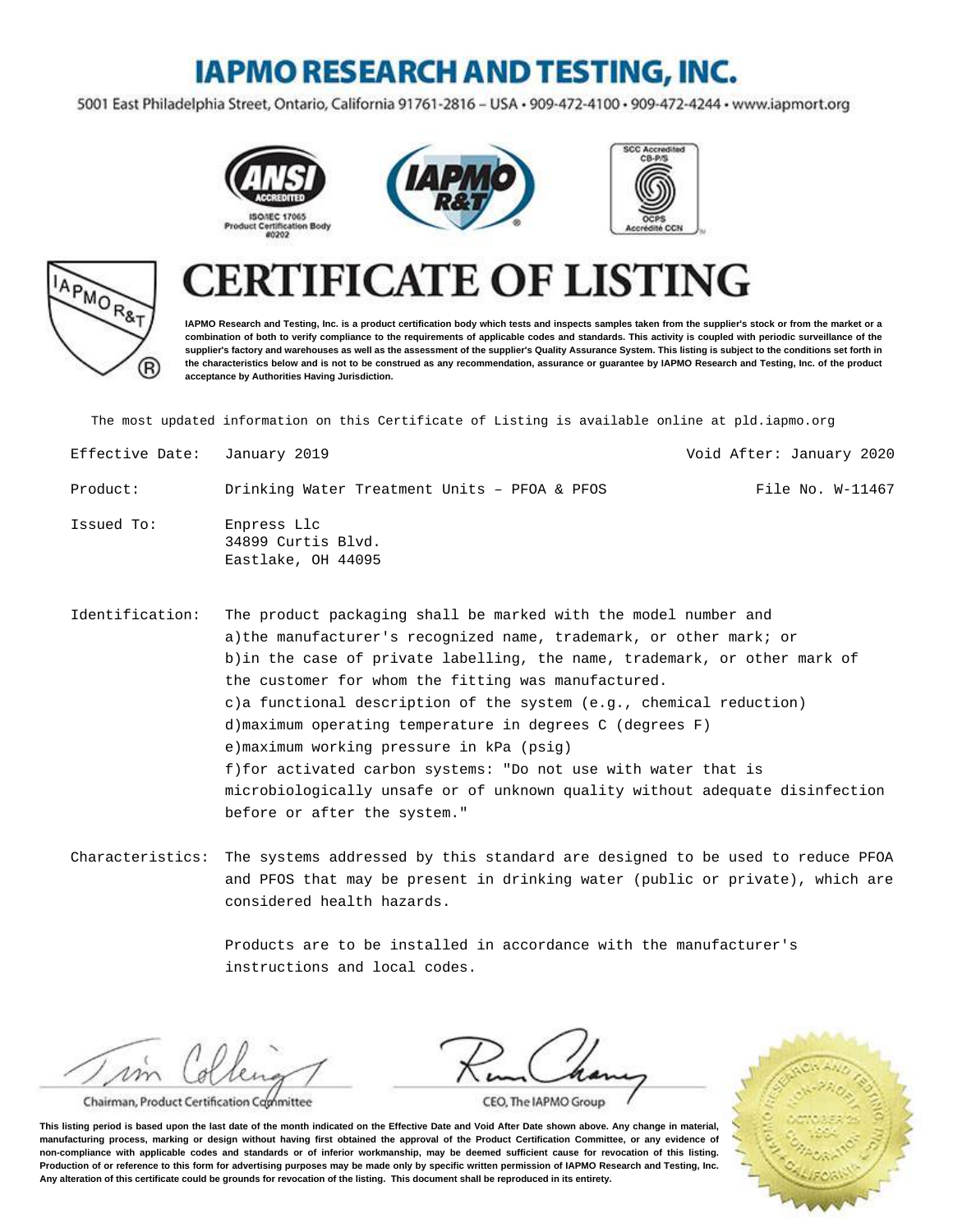

### **IAPMO RESEARCH AND TESTING, INC. CERTIFICATE OF LISTING**

Void After: January 2020

Product: Drinking Water Treatment Units - PFOA & PFOS File No. W-11467

Issued To: Enpress Llc

Products listed on this certificate have been tested by an IAPMO R&T recognized laboratory. This recognition has been granted based upon the laboratory's compliance to the applicable requirements of ISO/IEC 17025.

Products are in compliance with the following standard(s): NSF P473-2016